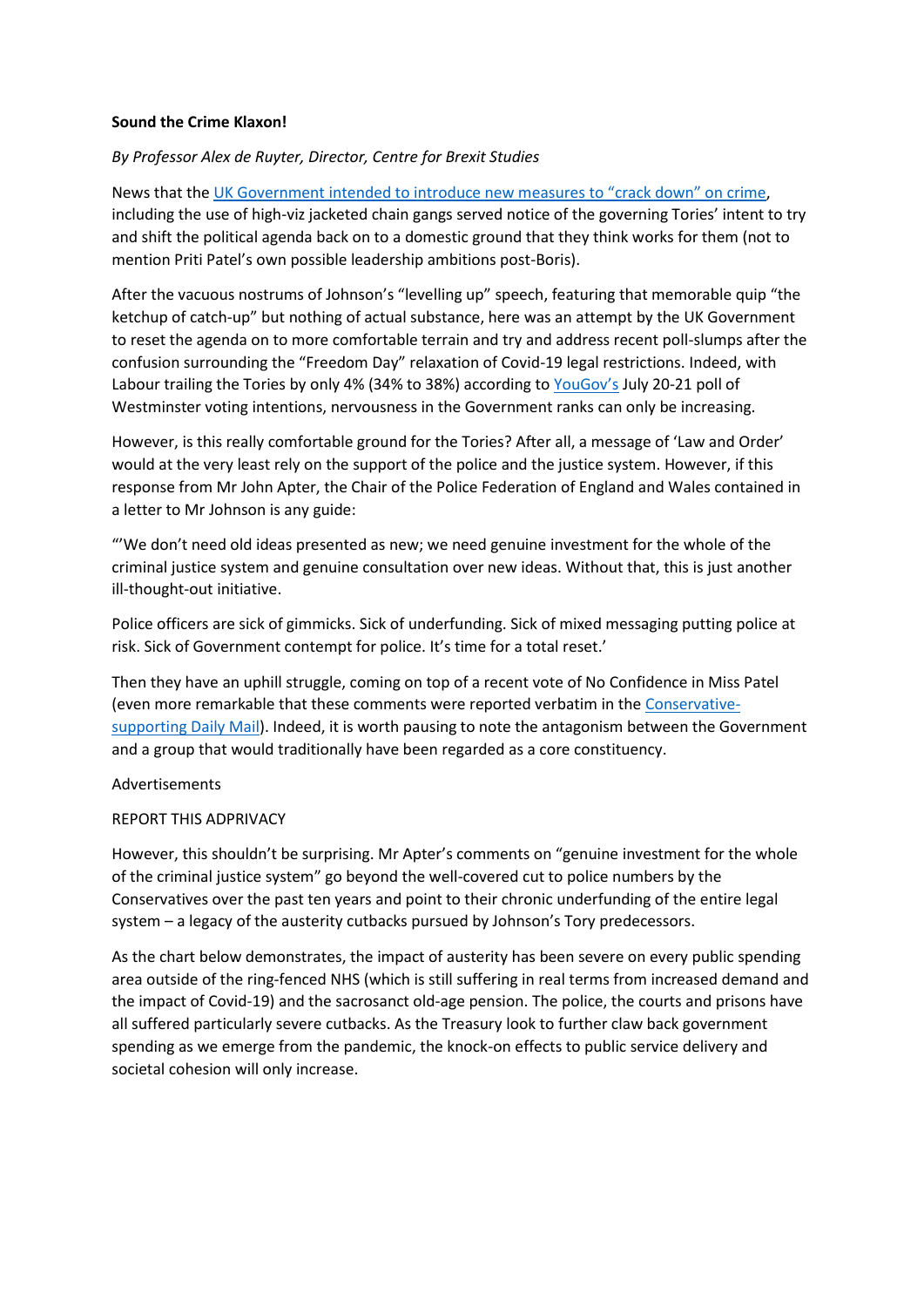

Source: Office for National Statistics.

In this context, a few billion pounds spent here and there over the coming months under the "Beating Crime Plan" or "Levelling Up" will not come anywhere near to making up for the deliberate neglect over the previous ten years.

And these cuts are having real impacts on those vulnerable individuals (e.g., children) most reliant on an underfunded courts system, as Polly Toynbee, recently writing in the Guardian documented the case of a four year-old alleged victim of sexual abuse, who could have to wait for up to four years before their case reaches court. With some 57,000 cases waiting for crown court sessions, and over 450,000 waiting for a magistrate's court in May this year, as Toynbee notes, "[justice delayed is](https://www.theguardian.com/uk-news/commentisfree/2021/jul/06/priti-patel-tories-law-and-order-justice-court-delays)  [justice denied](https://www.theguardian.com/uk-news/commentisfree/2021/jul/06/priti-patel-tories-law-and-order-justice-court-delays)" for an increasing number of people. Indeed.

That these inequalities display sharp regional disparities only further adds to their preponderant impact on already impoverished individuals and communities. Which brings me back to Boris Johnson's bombast on "levelling up" (and in particular his citing of the German experience in addressing the East-West divide).

If this Westminster Government were actually serious about genuine levelling-up then that would call for a serious conversation around transferring income between the better-off parts of the UK and the so-called ['left behind' areas](https://academic.oup.com/cjres/article-abstract/11/1/189/4821289) (to which may be added a whole debate around "meaningful devolution of power and resources away from Westminster). I have argued elsewhere about the merits of a solidarity tax on [better off](https://www.spectator.co.uk/article/is-london-being-levelled-down-already-) areas, but the German experience is particularly apposite in this regard.

Following the reunification of Germany, over 20 years well in excess of €200bn was transferred to the former East Germany by the solidarity tax. For most of its life, this tax effectively represented a surcharge of over 5% on most taxable income. (see Paterson, W. E. (2013). Solidarity versus Sovereignty: The British View. In K. Brummer & H. Pehle (Eds.), *Analysen nationaler und supranationaler Politik: Festschrift für Roland Sturm* (pp. 221-228). Opladen: Verlag Barbara Budrich.)In the UK this could take the form of the imposition of a Land Value Tax that would preponderantly affect the South of England. Scaled for the UK's economy, that's very roughly the